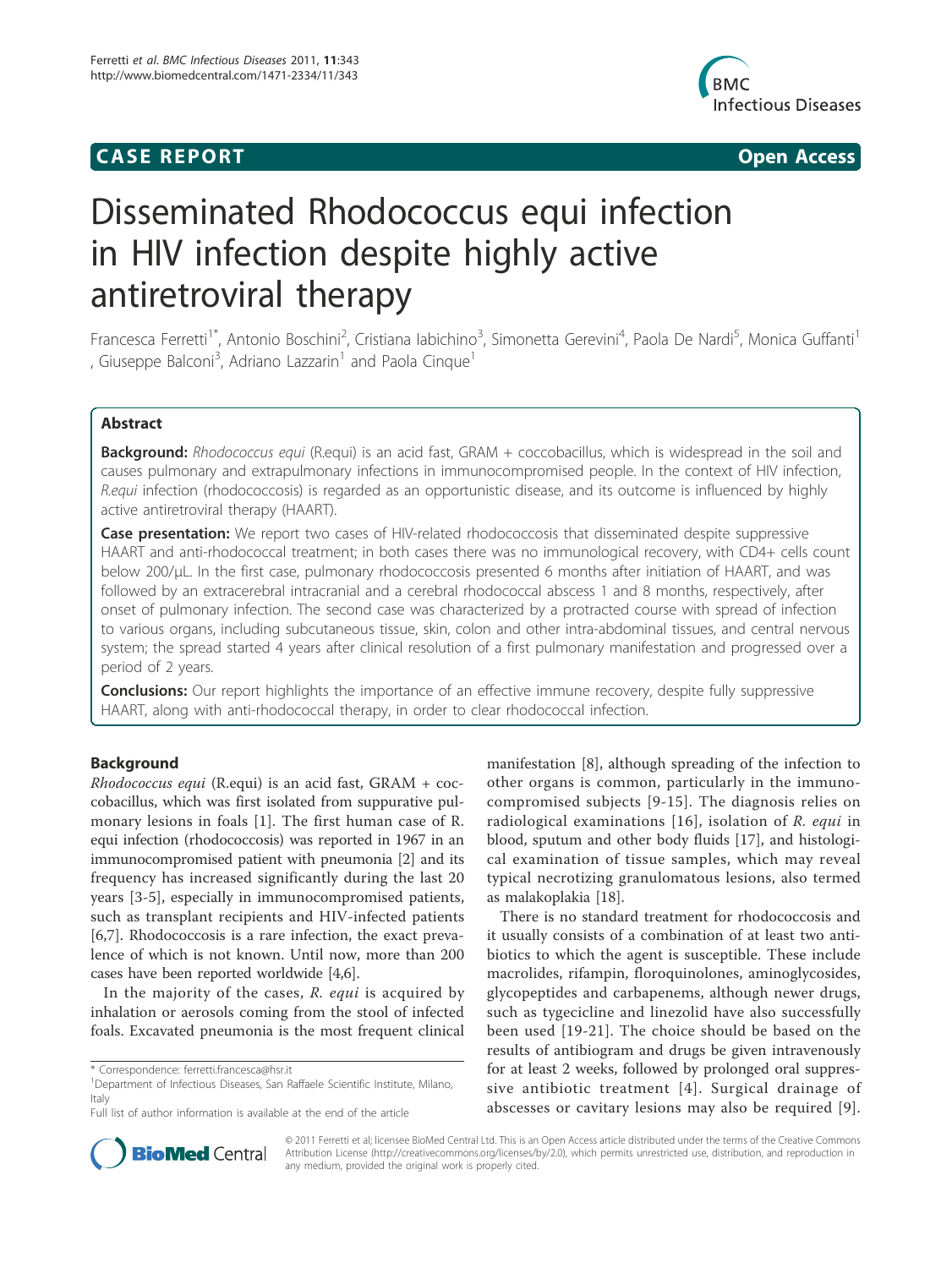Despite treatment, the outcome of rhodococcosis is poor in immunocompromised patients, with the highest mortality (50-60%) in HIV infection. The use of highly active antiretroviral therapy (HAART), however, has dramatically changed the prognosis in HIV-infected patients, with reported survival rates of virtually 100% [9]. The cellular immunity, in particular Th1 response, appears indeed to play a prominent role in the containment of R. equi infection [22].

We here report two cases of R. equi pneumonia in HIV-infected patients that disseminated despite virologically suppressive HAART, without CD4+ cell counts increase above 200/μL. These cases highlight the importance of an effective immune recovery induced by HAART, along with appropriate antibiotic therapy, in order to clear rhodococcal infection. In addition, they illustrate the wide spectrum of clinical manifestations caused by R. equi and the potential of non conventional radiological approaches, such as nuclear techniques, in the diagnostic work-up and follow-up of R. equi lesions.

## Case Presentation

## Case report 1

In April 2002 a 49 year-old HIV-infected woman was admitted to hospital for persistent fever above 38°C and cough (Table 1). She had started HAART with didanosine, lamivudine and indinavir in October 2001,when her CD4+ cells count was 118/μL, and 2 months later had developed brain and brain stem vasculitis-like contrast-enhancing, white matter lesions, consistent with immune reconstitution central nervous system (CNS) manifestations, for which she did not receive any treatment.

At the time of admission in April, CD4+ cell count was 123/μL and HIV-RNA was undetectable. Chest Xray showed a nodular opacity in the left upper lobe and R. equi was cultured in blood and sputum, leading to a diagnosis of R.equi pneumonia. Intravenous treatment with vancomycin, imipenem, ceftriaxone and ciprofloxacin was started, along with oral prednisone (75 mg qd for 8 days, then tapered in 20 days) for a concomitant, likely HIV-related, severe thrombocytopenia. In May 2002, the patient presented with generalized seizures. Brain magnetic resonance imaging (MRI) confirmed the presence of the known vasculitis-like lesions, still contrast enhancing, but also showed an extracranial abscess, which was surgically removed and from which R. equi was cultured. Intravenous antibiotic treatment was continued for a total of 8 weeks, then the patient received oral ciprofloxacin and chlarithromycin for the following 15 weeks. In July 2002 patient's respiratory symptoms resolved, CD4+ cells count was 161/μL and HIV RNA 10,800 c/ml (patient had discontinued therapy in May because of diarrhoea and resumed same HAART in June), chest X-ray and CT scan showed complete regression of the lung nodules. Because of new onset of cognitive symptoms, and persistence of the contrastenhancing vasculitis-like brain lesions, oral prednisone was started at 1 mg/Kg and gradually tapered for a total of five months.

In December 2002, about 20 weeks after interruption of anti-rhodococcal treatment, patient developed anisocoria, right hemiparesis, hypoaesthesia, hypopallaesthesia, and dysmetria. At MRI, the known white matter lesions were still present but no longer contrast enhancing (Figure 1a), however, the exam showed two new contrast-enhancing nodular lesions, surrounded by oedema (Figure 1b, c). Cerebrospinal fluid (CSF) examination was unremarkable, no bacteria, mycobacteria and fungi were cultured, cryptococcal antigen and Epstein-Barr virus DNA were undetectable. Antitoxoplasmic treatment was given empirically for 3 weeks, without improvement of clinical conditions, and followed by enlargement of the nodular lesions at MRI (Figure 1d-f).

|  |  |  |  | Table 1 Summary of main clinical, laboratory and imaging findings from patient 1 |  |  |  |  |  |  |
|--|--|--|--|----------------------------------------------------------------------------------|--|--|--|--|--|--|
|--|--|--|--|----------------------------------------------------------------------------------|--|--|--|--|--|--|

| Onset of<br>symptoms<br>(date) | <b>Presenting symptoms</b>                                                                      | Site of R. equi infection<br>(diagnostic technique)                                 | $CD$ 4 +<br>cells, HIV-1<br>RNA (VL)  | <b>HAART</b>                            | <b>Treatment</b>                                                                                                                                                       | <b>Duration</b>                                  |
|--------------------------------|-------------------------------------------------------------------------------------------------|-------------------------------------------------------------------------------------|---------------------------------------|-----------------------------------------|------------------------------------------------------------------------------------------------------------------------------------------------------------------------|--------------------------------------------------|
| April 2002                     | fever, cough                                                                                    | lung (culture of sputum, chest<br>X-ray). disseminated infection<br>(blood culture) | 123 cells/µl,<br>VL < 50<br>copies/ml | didanosine.<br>lamivudine.<br>indinavir | induction (i.v.):<br>vancomycin 500 mg q6h<br>imipenem 500 mg g6h<br>ceftriaxone 2 g gd<br>ciprofloxacin 400 mg bid<br>maintanance (p.o.):<br>ciprofloxacin 500 mg bid | induction: 8<br>weeks<br>maintanance:15<br>weeks |
| May 2002                       | seizures                                                                                        | head (brain MRI, culture of<br>surgically removed brain<br>abscess)                 |                                       | didanosine.<br>lamivudine,<br>indinavir | surgery, antibiotic therapy<br>(see above)                                                                                                                             |                                                  |
| December<br>2002               | anisocoria, right hemiparesis, CNS (brain MRI)<br>hypoaesthesia,<br>hypoallaesthesia, dysmetria |                                                                                     | 143 cells/µl,<br>VL < 50<br>copies/ml | didanosine,<br>lamivudine.<br>indinavir | i.v.: ciprofloxacin 400 mg<br>tid vancomycin 500 mg<br>g6h ceftriaxone 2 g gd                                                                                          | 3 weeks                                          |

Notes. VL viral load; i.v. intravenous; p.o. per os; CNS central nervous system; MRI magnetic resonance imaging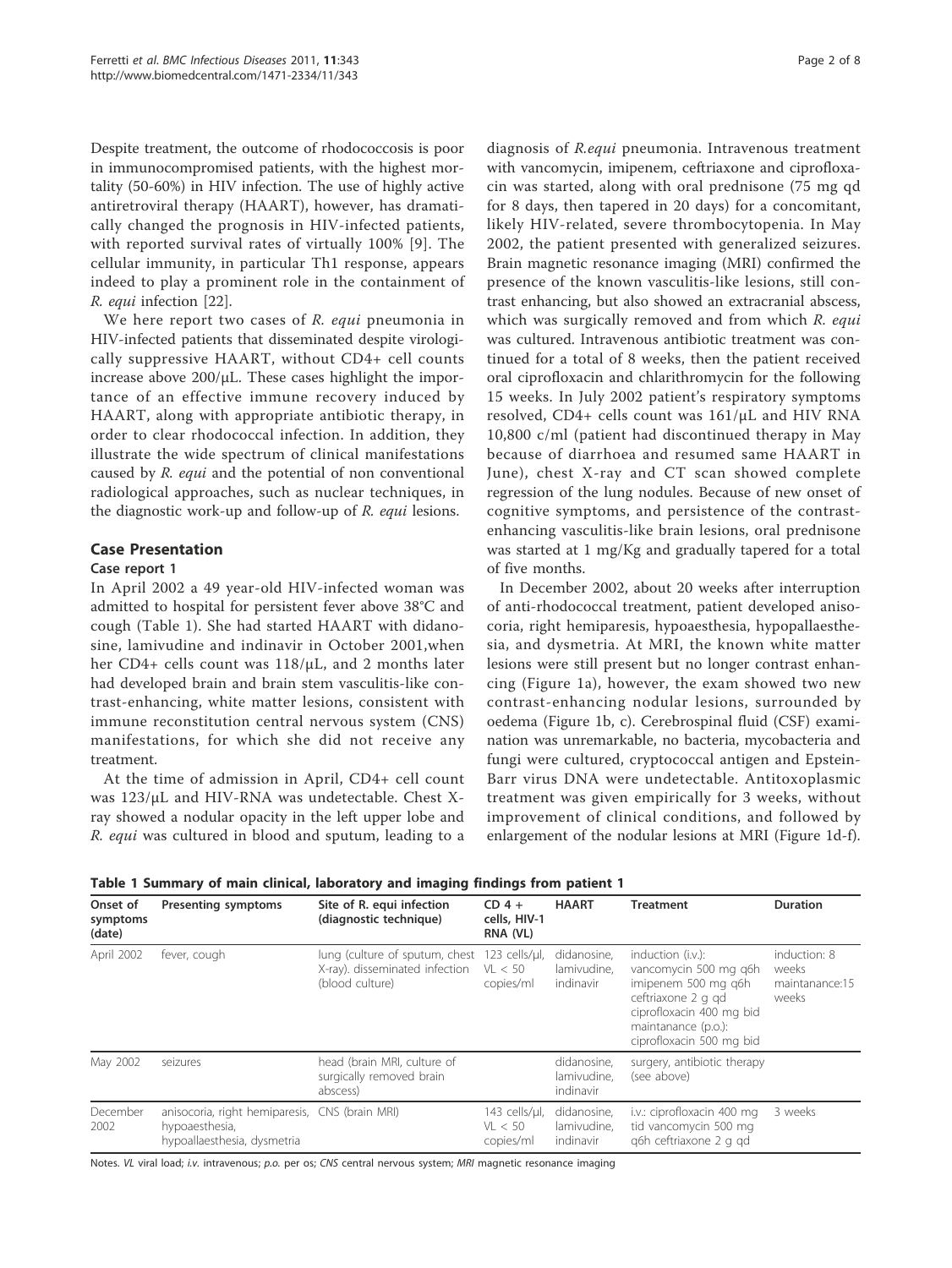Figure 1 Central nervous system (CNS) immune reconstitution white matter lesions and R. equi brain abscesses by Magnetic Resonance Imaging (MRI) (case report 1). a-c. Brain lesions at the onset of focal neurological symptoms. a. Axial FLAIR brain sequence showing non specific asymmetric bilateral hyperintensity in the subcortical region, expression of immune recconstitution inflammatory reaction. b. Axial FLAIR sequence showing abscessual lesion, surrounded by oedema, in the right temporal region. c. Gadolinium (Gd)-T1 sequence shows the presence of nodular enhancement of the right temporal lesion. d-f. Evolution of brain lesions 1 month after onset of symptoms. d. Axial FLAIR sequence shows the persistence of the non specific white matter hyperintensity; e. Axial FLAIR sequence shows an increase of lesion size and oedema of the right temporal lesion; f. Gd-T1 sequence shows the evolution of contrast enhancement, now presenting as ring

enhancement, typical of an abscessual lesion.

In the suspect of brain rhodococcosis, intravenous treatment with ciprofloxacin, vancomycin and ceftriaxone was given for 3 weeks, together with oral prednisone, followed by resolution of focal symptoms and improvement of MRI lesions. During the following years, severe neurological impairment with gait impairment persisted, the patient developed progressive dementia and was admitted to a long-term medical facility. Follow-up brain MRIs documented the disappearance of the abscesses, persistence of the vasculitis-like lesions and development of cerebral atrophy. Patient changed HAART for toxicity many times, and her immunovirological situation remained stable. She did not develop rhodococcosis relapses or other opportunistic complications, but died in December 2010 for ischemic cardiac events.

## Case report 2

A 45 year old, HIV-infected woman, with a history of breast carcinoma successfully treated with quadrantectomy and local radiotherapy, presented in May 2005 with low-grade fever (below 38°C), cough and dyspnea (Table

2). She was off HAART since 2000, her CD4+ cells count was 133/μl and HIV RNA 40,700 c/ml. She was on cotrimoxazole as primary P. jiroveci pneumonia prophylaxis. Chest X-ray and CT scan showed a 5 cm pulmonary nodule in the upper right pulmonary lobe (Figure 2a, b). R. equi was isolated from expectorate and, based on the results of antibiogram, patient received 2 weeks of intravenous rifampicin, levofloxacin and azythromicin, followed by 8 weeks of oral levofloxacin and azythromicin. HAART with lamivudine, tenofovir and efavirenz was also started. Respiratory symptoms resolved with progressive reduction of the pulmonary lesions. In August, CD4+ cells count was 60/μl and HIV RNA was undetectable  $\langle$  <50 c/ml). During the following years, patient adherence to HAART remained poor until she stopped treatment in 2008. Her CD4+ cells count always remained below 200/μl, nevertheless, she neither experience respiratory diseases nor any other HIVrelated manifestations.

In the summer of 2009, 4 years after R. equi pneumonia, patient reported a weight loss of 10 Kg in 3 months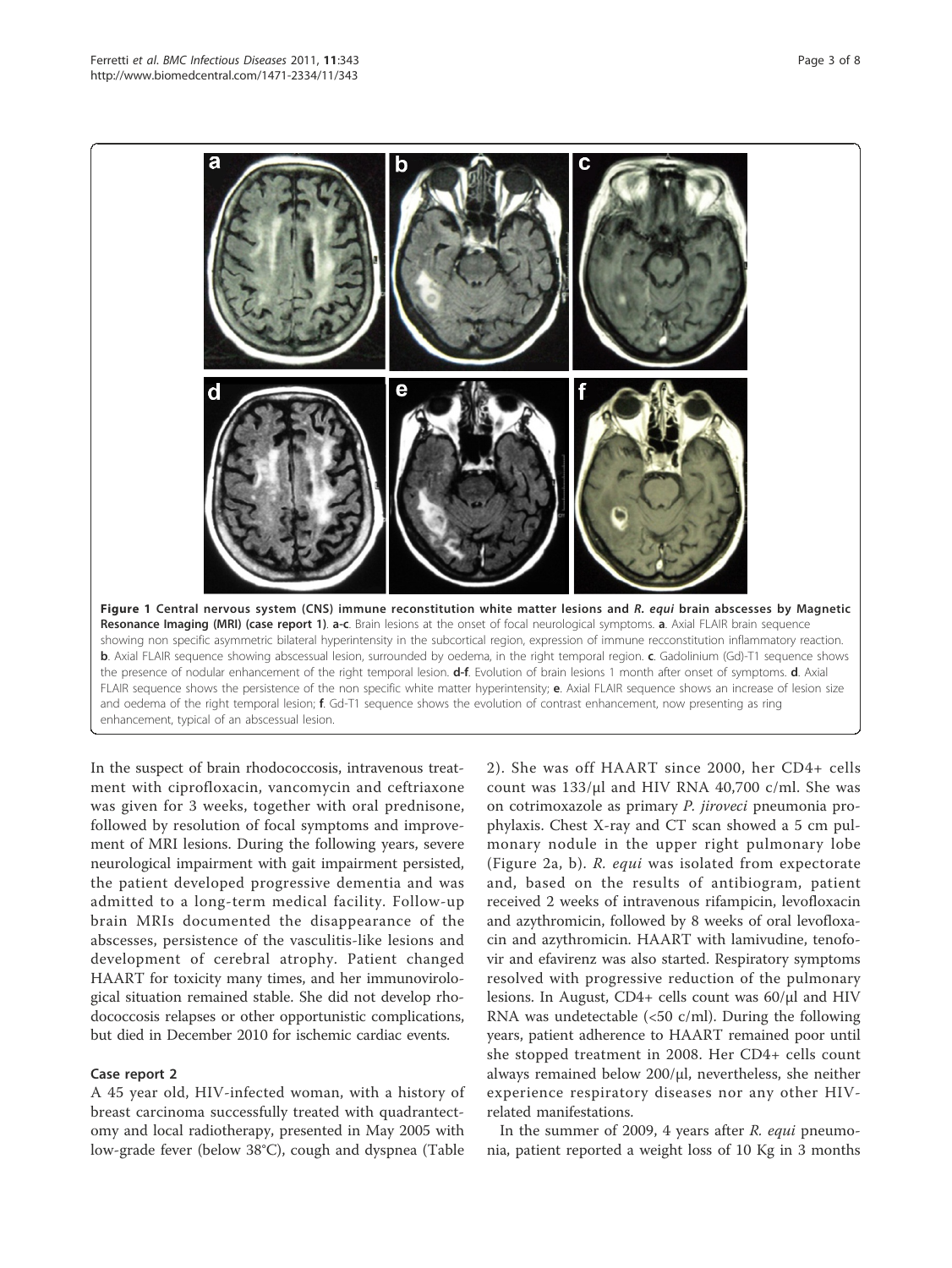| Onset of<br>symptoms<br>(date) | Presenting<br>symptoms                                                 | Site of R. equi infection<br>(diagnostic technique)                                                                                                                                                                               | $CD$ 4 + cells.<br>HIV-1 RNA (VL)     | <b>HAART</b>                                | <b>Treatment</b>                                                                                                                                                                                                                                           | <b>Duration</b>                                   |
|--------------------------------|------------------------------------------------------------------------|-----------------------------------------------------------------------------------------------------------------------------------------------------------------------------------------------------------------------------------|---------------------------------------|---------------------------------------------|------------------------------------------------------------------------------------------------------------------------------------------------------------------------------------------------------------------------------------------------------------|---------------------------------------------------|
| May 2005                       | fever, cough,<br>dyspnea                                               | lung (culture of sputum, chest<br>X-ray, chest high resolution CT<br>scan)                                                                                                                                                        | 133 cells/µl, VL:<br>40,700 copies/ml | lamivudine,<br>tenofovir.<br>efavirenz      | induction (i.v.): rifampicin 600<br>mg gd, levofloxacin 500 mg gd,<br>azythromicin 500 mg gd<br>maintenance (p.o.): levofloxacin<br>500 mg gd azytromicin 500 mg<br>qd                                                                                     | induction: 2<br>weeks<br>maintenance:<br>8 weeks  |
| September<br>2009              | weight loss,<br>fever,<br>subcutaneous<br>nodule in the<br>right thigh | subcutaneous thigh tissue<br>(culture of granuloma, MRI,<br>needle aspirate); colon<br>(colonoscopy with biopsy)                                                                                                                  | 90 cells/ul VL:<br>78,650 copies/ml   | emtricitabine,<br>tenofovir,<br>atazanavir  | azythromicin i.v. 500 mg qd,<br>levofloxacin i.v. 750 mg qd,<br>ryfampicin i.v. 600 mg gd,<br>switched to rifabutin p.o. 150<br>mg q48h at beginning of<br><b>HAART</b>                                                                                    | 8 weeks                                           |
| November<br>2009               | fever, ascites,<br>diarrhoea                                           | colon, peritoneum, abdominal<br>lymph nodes, lung (total body<br>CT and PET scan)                                                                                                                                                 | 59 cells/µl, VL: 778<br>copies/ml     | emtricitabine,<br>tenofovir,<br>darunavir/r | induction (i.v.): imipenem 1 q<br>q6h amikacin 1 g qd<br>maintenance (p.o.): azythromicin<br>500 mg gd, levofloxacin 750 mg<br>qd                                                                                                                          | induction: 3<br>weeks<br>maintenance:<br>10 weeks |
| March 2010                     | fever,<br>abdominal<br>pain and<br>intestinal<br>bleeding              | disseminated infection (blood<br>culture); colon (CT scan and<br>histological examination of<br>surgically removed colonic<br>tissue); lung (biopsy);<br>subcutaneous thigh tissue<br>(culture of needle aspirate, MRI);<br>skin. | 62 cells/ $ul$ VL <<br>50 copies/ml   | emtricitabine,<br>tenofovir.<br>darunavir/r | surgery induction (i.v.):<br>imipenem 500 mg g6h,<br>switched to ertapenem 1 g qd<br>after 7 weeks, levofloxacin 750<br>mg gd, vancomicin 500 mg bid,<br>azythromicin 500 mg gd<br>maintenance (p.o.): azythromicin<br>500 mg gd, rifabutin 150 mg<br>q48h | induction: 14<br>weeks<br>maintenance:<br>8 weeks |
| August<br>2010                 | headache                                                               | CNS (brain CT scan and MRI)                                                                                                                                                                                                       | 74 cells/µl VL <<br>50 copies/ml      | emtricitabine,<br>tenofovir,<br>darunavir/r | induction (i.v.): imipenem 500<br>mg g6h, amikacin 1 g gd<br>maintenance (i.v.): meropenem<br>1 g g8h, azythromicin 500 mg<br>gd, switched to ertapenem 1 g<br>ad after 10 weeks                                                                           | induction: 3<br>weeks<br>maintenance:<br>10 weeks |

Table 2 Summary of main clinical, laboratory and imaging findings from patient 2

Notes. VL viral load; i.v. intravenous; p.o. per os; CNS central nervous system; MRI magnetic resonance imaging

and low-grade fever, and noticed a subcutaneous, non painful nodule in the right thigh. CD4+ cells count was 90/μL and HIV RNA 78,650 c/mL. An MRI of the tight lesion was highly suggestive for a neoplastic lesion, with necrosis and inflammation (Figure 2c, d), which prompted a diagnostic work-up for tumor identification and staging. A CT scan showed multiple abdominal enlarged lymph nodes, and a 18-fluodeoxyglucose (FDG) PET/CT scan showed increased metabolic activity of the thigh lesion, colon and spleen (Figure 2e). However, a needle biopsy of the thigh nodule demonstrated a non necrotic granuloma, from which R.equi was cultured. A colonoscopy showed a polipoid, stenotic lesion, which histologically disclosed a picture of malakoplakia, with the presence of microorganisms with morphology and staining features consistent with R.equi. Based on the antibiogram, azythromicin, levofloxacin and ryfampicin was started in September 2009. HAART with tenofovir, emtricitabine and atazanavir was introduced 1 month later, with rifampicin replaced by rifabutin, followed by prompt virological response, but no significant CD4+ cells increase.

During the following weeks, patient's conditions continued to worsen, with further weight loss, fever persistently above 38°C, and onset of dyspnea, ascites and diarrhoea. An abdominal MRI showed a 4 cm wide lesion of colon and a 3 cm wide lesion in perisplenic peritoneum; abdominal, celiac, para-hepatic and para-aortic enlarged lymph nodes of 1-2 cm of diameter, peritoneal and pleural effusion, while a chest high resolution CT scan showed multiple lung consolidations. In November, antibiotic treatment was switched to imipenem and amikacin, whilw HAART was modified with atazanavir replaced by darunavir/ritonavir, followed by significant clinical improvement and reduction of both dimension and metabolic activity of the thigh lesion and abdominal lymph nodes, as documented by conventional CT and 18-FDG PET/CT scans. After 3 weeks, treatment was replaced by oral levofloxacin and azythromicin. Remarkably, a new gastric hypercaptation was noted at 18-FDG PET/CT scan. In January 2010, the patient received extracorporeal lithotripsy for nephrolithiasis, possibly consequent to granulomatosis-associated hypercalciuria. At this time there was no longer evidence of the thigh lesion.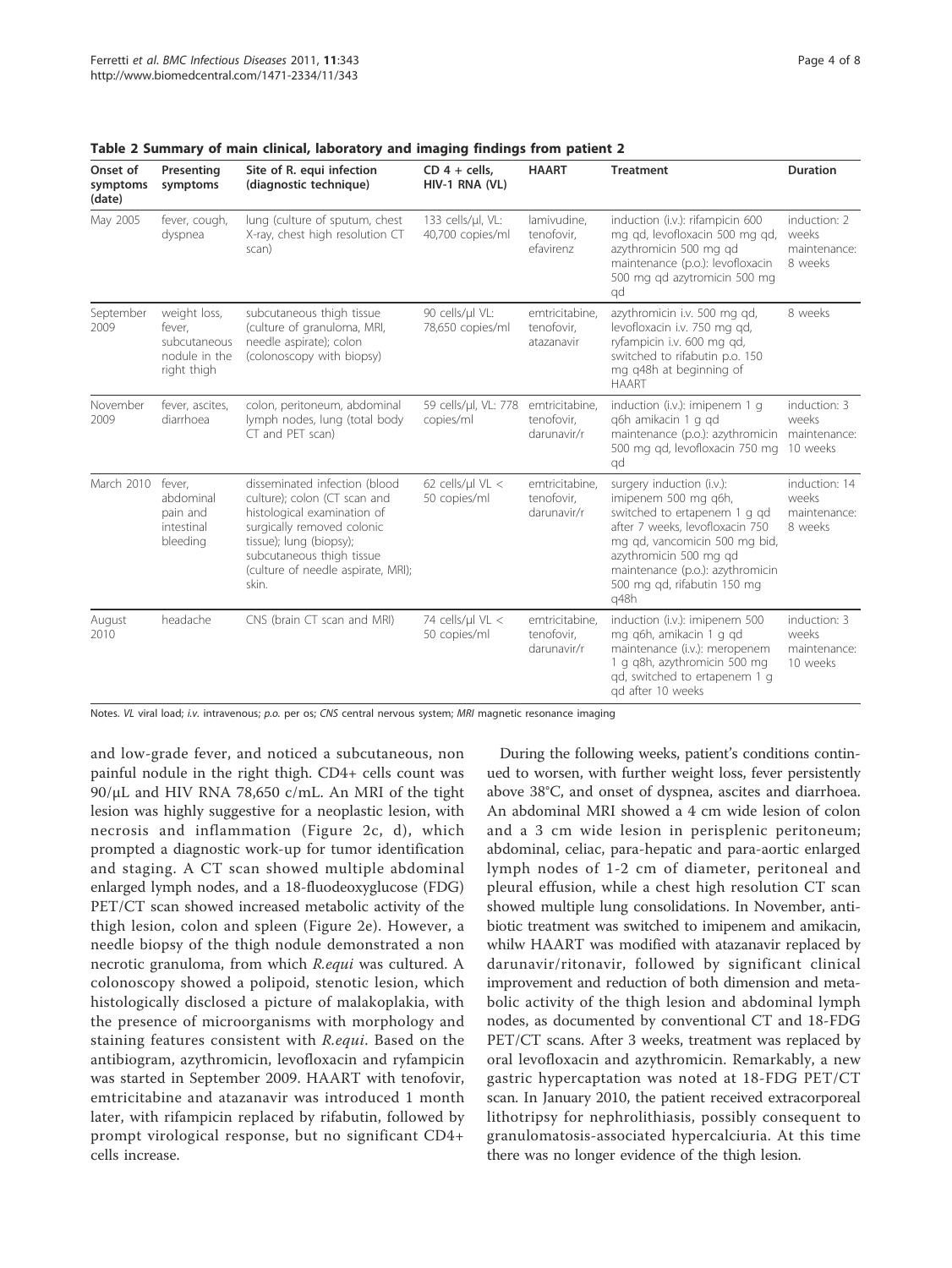

Figure 2 R. equi lesions in disseminated infection (case report 2). a Chest radiograph (May 2005) shows a non specific subpleural opacity in the right upper lobe without evidence of pleural effusion. **b** Contrast enhanced multidetector computed tomography (MDCT)(May 2005). A scan at the level of the main bronchi demonstrates a subpleural focal consolidation in the right upper lobe. There is no evidence of lymphoadenopathy or pleural effusion. c, d Contrast enhanced magnetic resonance imaging (MRI) of the right thigh (August 2009). The axial T2 sequence (c) and the axial T1 contrast enhanced sequence with fat suppression (ccGRE T1FS) (d) show an oval shaped enhancing mass in the vastus medialis muscle with central area of necrosis and oedema of the surrounding tissue and muscle. e Positron emission tomography (PET) and computed tomography (CT) images (August 2009) show focal increased fluodeoxyglucose (FDG) uptake in the upper lobe of the right lung and in the spleen, which is larger than normal, a large area of increased uptake in the right lower abdomen consistent with colon localization, and an irregular area of increased FDG uptake in the soft tissue of the right proximal thigh. **f** MDCT of the abdomen (March 2010). A scan through the lower abdomen shows a large obstructing mass in the right colon with stranding of the pericolonic fat and several enlarged lymph nodes. g Cutaneous nodular rhodococcal lesions (March 2010). h Brain axial T2 weighted sequence (August 2010) shows multiple (right temporal, left mesial occipital, left temporoinsular) expansive oedematous lesions. All the lesions show central hypointensity and peripheral hyperintensity. Oedema is also present in right occipital and anterior temporal lobes. i Brain axial T1 weighted sequence after Gd injection (August 2010) shows enhancement of the two nodular lesions in right temporal region and in left occipitomesial lobe. Smooth cortical enhancement is also seen in the left occipital lobe.

In February 2010, after 10 weeks of anti-rhodococcal oral therapy, patient self-suspended antibiotic and antiretroviral therapy for severe gastralgia. An esophagogastro-duodenoscopy (EGDS) showed esophageal candidiasis and the presence of a large stomach ulceration, which was histologically proved to be a large B cell diffuse lymphoma. CD4+ cells count was 62/μL and HIV-RNA undetectable (<50 c/mL). Patient started proton pump inhibitors and fluconazole.

In March 2010 the patient was admitted to Hospital because of abdominal pain and intestinal bleeding requiring blood transfusion. CT scan showed a solid lesion in the right colon (Figure 2f), surrounded by multiple enlarged lymph nodes, with a radiologic appearance of a colon cancer; colonscopy showed a large mass in the proximal ascending colon, which was biopsied. However, in the following days the patient developed peritonitis and caecal perforation that required emergency laparotomy and right hemicolectomy. Histological examination of a 7 cm wide sessile, centrally excavated, heteroplasia in the ascending colon and of peritoneal lymphonodes showed malakoplakia of the intestine and of perivisceral lymph nodes [23]. A similar histological picture was disclosed by an echo-guided biopsy of a 2.5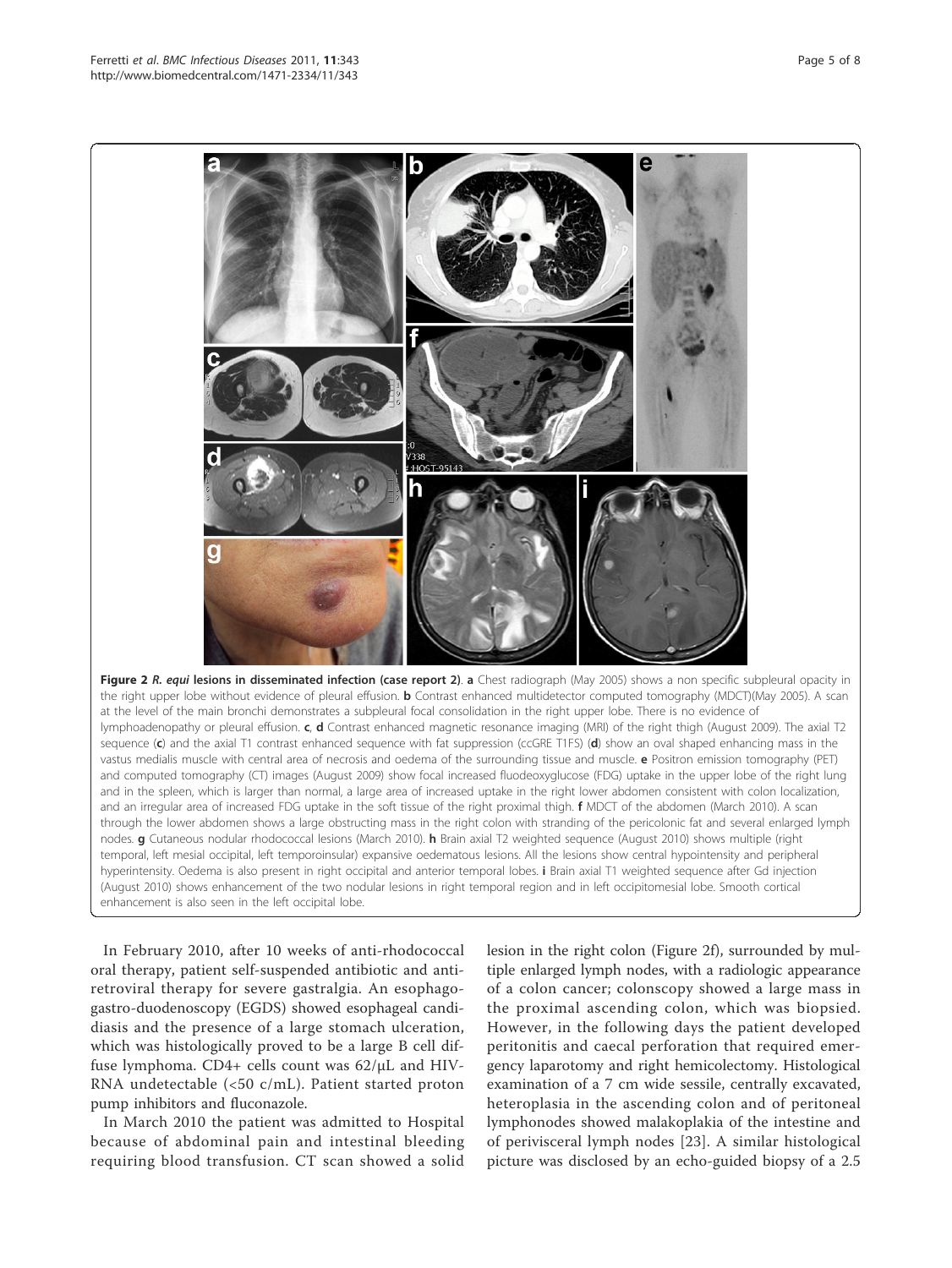cm wide lesion of the chest wall. Patient noticed also the appearance of subcutaneous nodules on her face (Figure 2g) and reappearance of the thigh lesion and R. equi was isolated from both the thigh lesion and blood samples. Based on antibiogram, patient was started again on imipenem, levofloxacin and vancomicin; intravenous azythromicin was added after 3 weeks. Vancomicin was stopped after 4 weeks for severe thrombocytopenia, imipenem replaced by ertapenem after 7 weeks and levofloxacin suspended after 8 weeks. After a total of 14 weeks, intravenous treatment was substituted with oral azythromicin and rifabutin. In June 2010, patient's conditions were improved, with disappearance of the skin lesions, volume reduction of the thigh lesion and lymph nodes at CT scans and no abnormalities in lungs and brain. Multiple biopsies on a control EGDS did not confirm the presence of gastric lymphoma. Despite virological suppression, there was no immunological improvement (74 CD4+ cells count/μL).

In August 2010, patient was admitted to hospital for important headache, CT and MRI disclosed multiple brain contrast-enhancing lesions, associated with cerebral oedema (Figure 2h, i). Intravenous imipenem and amykacin were started together with mannitol and dexamethasone, followed by clinical improvement. Systemic spread of rhodococcosis was excluded by a total body CT scan. After 21 days treatment was changed to meropenem and azythromicin and, after 10 weeks, to ertapenem alone. MRI follow-up showed progressive reduction of cerebral lesions, despite occurrence of seizures in December 2010, for which antiepileptic therapy was started.

## Discussion and conclusions

Highly active antiretroviral therapy has impressively reduced mortality and morbidity of opportunistic diseases [24]. Nevertheless, these remain significant in patients with low CD4+ cells count and during the first months of therapy. This may either result from insufficient immunological recovery, or from the inflammatory reaction to the opportunistic infection - the so called immune reconstitution inflammatory syndrome (IRIS)- [25,26].

None of the patients here described was indeed able to increase the CD4+ cells count during the first months of HAART, despite complete virological suppression, and this was associated with the multi-organ spread of rhodococcosis. Lack of immunological recovery, indeed, is associated with enhanced risk of disease progression and death, even in virologically suppressed patients [27]. Conversely, in the first patient, the immunological recovery after CNS relapse was accompanied by a long disease-free period.

The integrity of cellular immunity appears essential for clearing R. equi infection [22]. During infection, R. equi survives inside macrophages by inhibiting the formation of the phagosome-lysosome and thereby its degradation [28]. In vitro production of IFN- $\gamma$  and TNF- $\alpha$  in response to stimulation with R. equi is significantly impaired in AIDS patients compared to healthy subjects [29], confirming the importance of adequate cellular, and especially Th1 response for clearing the infection. It is possible that the persistence of R. equi in macrophages also impairs the function of these cells, thus contributing to maintain the immunodeficiency. Indeed, lack of CD4+ T cell rise despite full virological suppression has also been observed in other HIV-associated opportunistic infections, such as visceral leishmaniasis [30], also characterized by the persistence of the parasites in macrophages [31]

In our first case, rhodococcal pneumonia occurred 6 months after the introduction of HAART, right after a manifestation of CNS-IRIS, suggesting an immune reconstitution associated event. Indeed, this case met the definition criteria for "unmasking" IRIS, i.e., unmasking or paradoxical deterioration of an opportunistic disease after introduction of an effective antiretroviral therapy [26,32]. A case of paradoxical worsening of R. equi pneumonia following HAART initiation was also recently described (i.e., paradoxycal IRIS)[33]. These observations suggest that  $R$ . equi might be added to the list of pathogens associated with IRIS. As for other opportunistic infections, the first weeks after introduction of HAART are critical to this regard and patients should be strictly monitored in order to early recognize IRIS events. However, experience is still limited to determine best timing of HAART introduction in the context of rhodococcosis or use of antinflammatory drugs if IRIS develops.

One important clinical issue in our second case was the difficult diagnostic approach, which required invasive techniques, such as needle biopsy and endoscopic biopsy because of the difficult interpretation of the radiological findings. In this setting the potential of "nonconventional" techniques in the diagnostic work-up was remarkable, with 18-FDG PET/CT that proved useful to uncover silent localizations of the disease, such as the colic and peritoneal lesions. This technique is a sensitive tool not only in neoplastic diseases, but also in tuberculosis and invasive aspergillosis [34-36]. It was also reported to be useful to disclose a rhodococcal localization of the tongue [37], but it is not an established means for diagnosis or monitoring of rhodococcosis. Like in tuberculosis, high 18-FDG uptake in rhodococcal lesions is likely related to high level of cell proliferation, possibly in relation to the inflammatory process. It was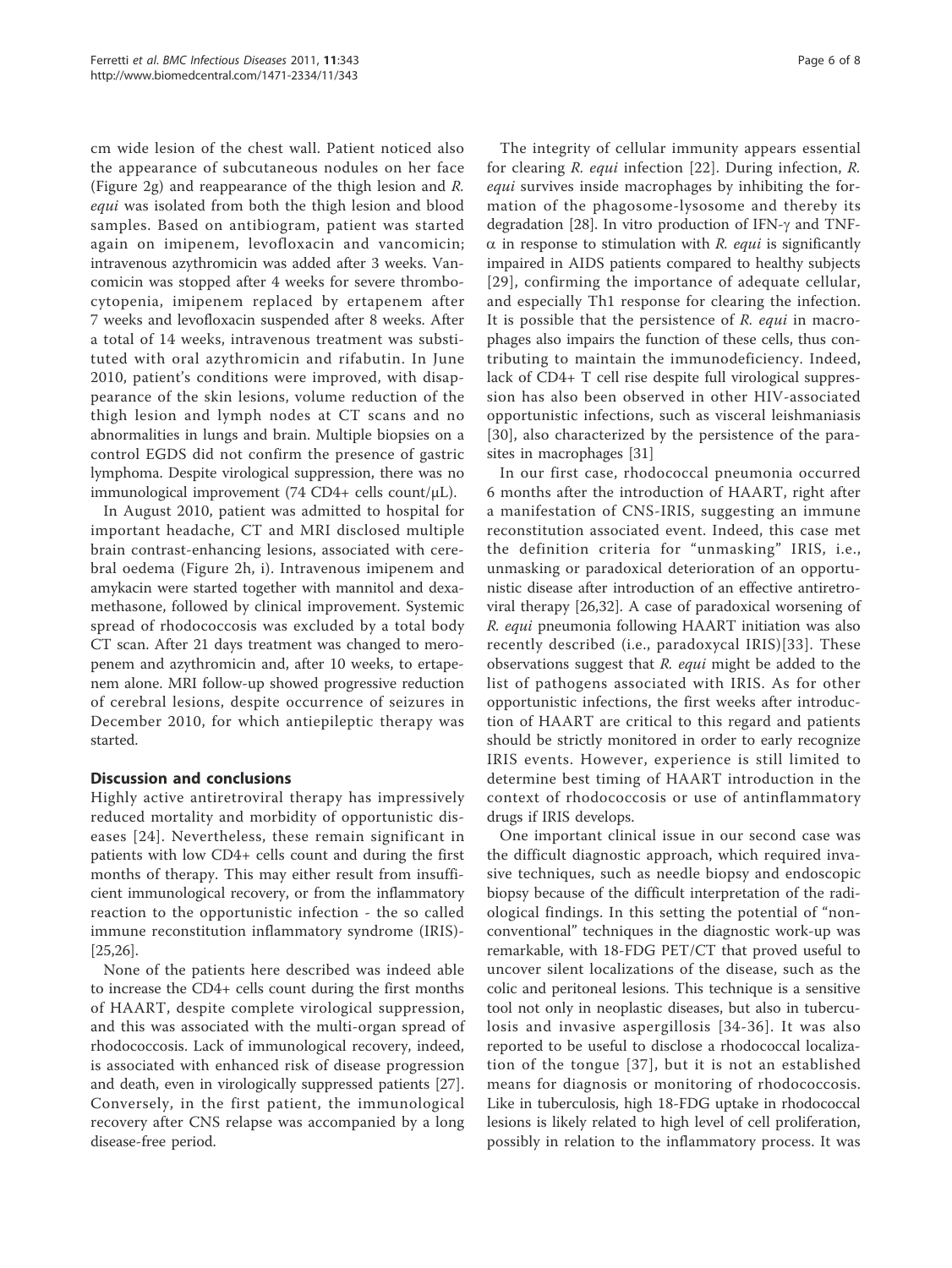challenging, in our second patient, to recognize R.equi as the responsible of lesions, such as those at thigh, colon and lung, the radiological appearance of which resembled that of a neoplastic lesion, in a patient with previous history of neoplasia and histological evidence of gastric lymphoma.

While it is difficult to dissect the effect of individual anti-rhodococcal agents in disseminated infection, it appeared that a regimen containing carbapenems was more effective in our second case than a combination of rifampicin, levofloxacin and azythromicin, which had previously been effective to cure pulmonary infection. On the other hand, a combination of imipenem and aminoglicosides, given for 3 weeks and followed by antibiotic maintenance therapy, although partially effective, did not prevent subsequent progression of extrapulmonary infection. Similarly, the subsequent 14 week course with carbapenems, followed by oral antibiotic maintenance, did not prevent later occurrence of CNS lesions. In this regard, it is of note the dissemination of the infection to the CNS in both of our cases, which occurred in the first case months after apparent recovery of R.equi pneumonia and, in the second case, despite long-term induction and current maintenance therapy. CNS involvement could have been due to spread of infection to the CNS at the time of extra-cerebral disease, kept under control by systemic treatment, and reactivated once antimicrobial treatment was interrupted, such as in the first case, or switched to an oral maintenance regimen, such as in the second case.

The cases here presented show that rhodococcosis may disseminate to a number of tissues in HAART-treated immunological failing patients, and indicate that long-term intravenous treatment might be required to avoid relapses at distance, such in CNS, at least until a sufficiently high CD4+ cell count, e.g., more than 200/ μL, is achieved. Achieving complete immune reconstitution by means of HAART remains the most important weapon against rhodococcosis, in addition to combination antimicrobial treatment.

## Consent

Written informed consent was obtained from patients for publication of this study. A copy of the written consent is available for review by the Editor-in-Chief of this journal.

#### Acknowledgements

The authors wish to thank the medical and nursing staff at the Department of Infectious Diseases of San Raffaele Hospital and at San Patrignano Medical Centre for their assistance in the care of these patients. We also thank patient of case report number 2 for her collaboration and help with pictures.

#### Author details

<sup>1</sup>Department of Infectious Diseases, San Raffaele Scientific Institute, Milano, Italy. <sup>2</sup>San Patrignano Medical Center, Rimini, Italy. <sup>3</sup>Department of Radiology,

San Raffaele Scientific Institute, Milano, Italy. <sup>4</sup>Head and Neck Department San Raffaele Scientific Institute, Milano, Italy. <sup>5</sup>Department of Surgery, San Raffaele Scientific Institute, Milano, Italy.

#### Authors' contributions

All the authors contributed to the care and diagnosis of the patients. FF drew up the first draft of the report, PC made a substantial contribution to draft the manuscript and revised the draft. All authors read and approved the final version of the manuscript.

#### Competing interests

The authors declare that they have no competing interests.

#### Received: 29 April 2011 Accepted: 14 December 2011 Published: 14 December 2011

#### References

- 1. Prescott JF: Rhodococcus equi: an animal and human pathogen. Clin Microbiol Rev 1991, 4:20-34.
- 2. Golub B, Falk G, Spink WW: Lung abscess due to Corynebacterium equi. Report of first human infection. Ann Intern Med 1967, 66:1174-7.
- 3. Drancourt M, Bonnet E, Gallais H, Peloux Y, Raoult D: Rhodococcus equi infection in patients with AIDS. J Infect 1992, 24:123-31.
- 4. Weinstock DM, Brown AE: Rhodococcus equi: an emerging pathogen. Clin Infect Dis 2002, 34:1379-85.
- 5. Albrecht H: Redefining AIDS: towards a modification of the current AIDS case definition. Clin Infect Dis 1997, 24:64-74.
- 6. Yamshchikov Alexandra V, Schuetz A, Marshall Lyon G: Rhodococcus equi infection. Lancet infect dis 2010, 10:350-9.
- 7. Simone Topino, Vincenzo Galati, Elisabetta Grilli, Nicola Petrosillo: Rhodococcus equi Infection in HIV-Infected Individuals: Case Reports and Review of the Literature. AIDS Patient Care STDS 2010, 24:211-22.
- 8. Arlotti M, Zoboli G, Moscatelli GL, Magnani G, Maserati R, Borghi V, Andreoni M, Libanore M, Bonazzi L, Piscina A, Ciammarughi R: Rhodococcus equi infection in HIV-positive subjects: a retrospective analysis of 24 cases. Scand J Infect Dis 1996, 28:463-7.
- Torres-Tortosa M, Arrizabalaga J, Villanueva JL, Gálvez J, Leyes M, Valencia ME, Flores J, Peña JM, Pérez-Cecilia E, Quereda C: Prognosis and clinical evaluation of infection caused by Rhodococcus equi in HIVinfected patients: a multicenter study of 67 cases. Chest 2003, 123:1970-6.
- 10. Gabriels P, Joosen H, Put E, Verhaegen J, Magerman K, Cartuyvels R: Recurrent Rhodococcus equi infection with fatal outcome in an immunocompetent patient. Eur J Clin Microbiol Infect Dis 2006, 25:46-8.
- 11. Fierer J, Wolf P, Seed L, Gay T, Noonan K, Haghighi P: Non-pulmonary Rhodococcus equi infections in patients with acquired immune deficiency syndrome (AIDS). J Clin Pathol 1987, 40:556-8.
- 12. Roda RH, Young M, Timpone J, Rosen J: Rhodococcus equi pulmonarycentral nervous system syndrome: brain abscess in a patient on highdose steroids - a case report and review of the literature. Diagn Microbiol Infect Dis 2009, 63:96-9.
- 13. Annick Legras, Bruno Lemmens, Pierre-François Dequin, Blandine Cattier, Jean-Marc Besnier: Tamponade Due to Rhodococcus equi in Acquired Immunodeficiency Syndrome. Chest 1994, 106:1278-1279.
- 14. Martín-Dávila P, Quereda C, Rodríguez H, Navas E, Fortún J, Meseguer M, Moreno A, Guerrero A: Thyroid abscess due to Rhodococcus equi in a patient infected with the human immunodeficiency virus. Fur J Clin Microbiol Infect Dis 1998, 17:55-7.
- 15. Casado JL, Antela A, Sanchez JA, Hermida JM, Meseguer M: Acute mediastinitis due to Rhodococcus equi in a patient with human immunodeficiency virus infection. Eur J Clin Microbiol Infect Dis 1997, 16:241-4.
- 16. Muntaner L, Leyes M, Payeras A, Herrera M, Gutierrez A: Radiologic features of Rhodococcus equi pneumonia in AIDS. Eur J Radiol 1997, 24:66-70.
- 17. Verville TD, Huycke MM, Greenfield RA, Fine DP, Kuhls TL, Slater LN: Rhodococcus equi infections of humans. 12 cases and a review of the literature. Medicine 1994, 73:119-32.
- 18. Guerrero MF, Ramos JM, Renedo G, Gadea I, Alix A: Pulmonary malacoplakia associated with Rhodococcus equi infection in patients with AIDS: case report and review. Clin Infect Dis 1999, 28:1334-6.
- 19. Russo G, Lichtner M, Carnevalini M, Mascellino MT, Mengoni F, Oliva A, Miccoli GA, Iannetta M, Trinchieri V, Massetti AP, Mastroianni CM, Vullo V: